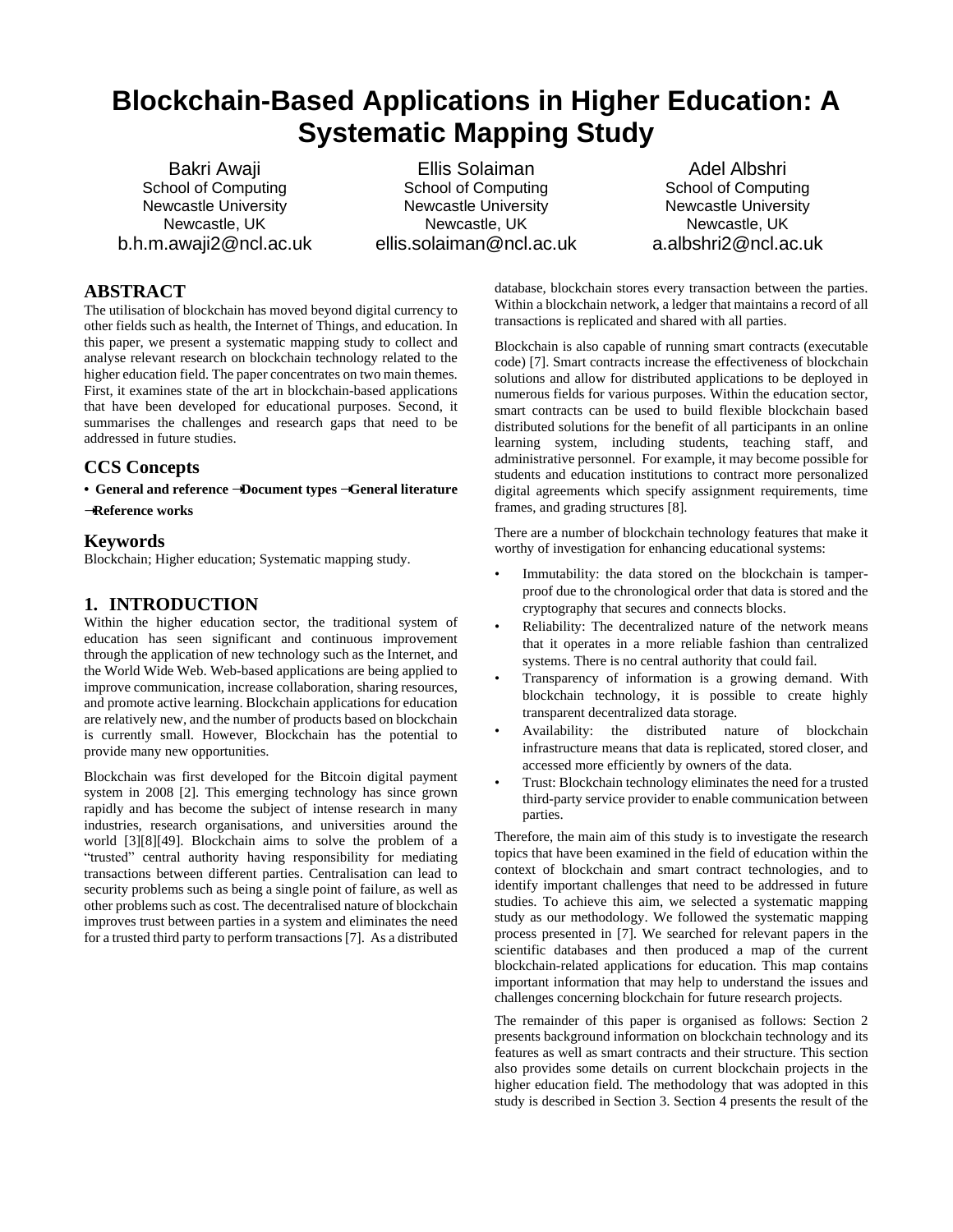search for relevant papers and the classification of topics related to blockchain in higher education. Section 5 discusses the results of the study and answers the research questions. Section 6 concludes the paper.

## **2. BACKGROUND**

This section provides information about blockchain technology and its features. Further, this section highlights examples of current blockchain projects in education. Additionally, it presents a brief explanation of smart contracts and their structure.

## **2.1 Blockchain Technology**

Blockchain is a distributed database that stores the transactions sent between the participants in a secure and immutable way. Blockchain is a P2P network that allows nodes (peers) to collaboratively maintain the network for block and transaction exchange [16].



 **Figure 1: Blockchain network overview.**

Therefore, there is no need for a third trusted party since the participants can communicate and send transactions between each other directly. A cryptographic hash identifies the block, and each block references the previous one, which creates a chain of blocks (Figure 1). Each block contains several transactions, and the maximum size of each block varies according to the blockchain platform type, for example, 1 Mb in Bitcoin and between 20 to 30 kb in Ethereum [42]. The blocks in the chain are immutable and cannot be changed, which prevents the double-spending problem [50].

Historically, the first generation of blockchain was cryptocurrency, which is a digital currency based on cryptography and P2P networks. One of the concepts integrated into blockchain is mining, which is the process of adding transaction records to the public ledger of past transactions on the blockchain. The mining process requires a miner on the network to generate the new block of transactions by collecting those transactions into a block, running a mathematical process to verify the block and adding it to the chain of past blocks.



#### **Figure 2: Adding a block to the chain.**

The other miners' nodes in the network can validate the newly generated blocks through a consensus algorithm. The second generation of blockchain has emerged in the form of Ethereum [8], which allows for building and implementing distributed applications. The Ethereum blockchain allows smart contracts to be built on top of it, and this has opened the door for researchers to integrate blockchain into various fields.

Blockchain has generally been divided into two main types: public and private blockchain [8]. Public blockchain (such as Ethereum) allows anyone to join and participate in the network. In contrast, in a private blockchain (such as Ripple), only users with permissions can join and participate in the network.

## **2.2 Smart Contracts**

A smart contract refers to an event–condition–action stateful computer program that is carried out between two or more parties who do not have implicit trust with one another [28]. In other words, it is a self-executed code that is run to apply roles and conditions between two or more parties [2]. By applying a smart contract using blockchain technology, there is not only a reduction in third-party costs within the transaction process, but there is also improved transaction security. A smart contract can be either centralised or decentralised; it can be implemented to run off-chain in a centralised environment or to run on blockchain in a decentralised environment [29][51]. Figure 3 presents the two types of smart contracts.



**Figure 3: Smart contract types.**

# **2.3 Blockchain and Smart Contract Applications within Education**

In recent years, the role of blockchain applications in education has received increasing attention across several disciplines. Blockchain and smart contract technologies are increasingly involved in education in different means and forms. However, until now, blockchains in education have been primarily used to record grades and award certificates; far too little attention has been given to the utilisation of blockchains and smart contracts for building an infrastructure for the learning process [4]. Some of the current blockchain and smart contract applications within education are as follows:

- Digital certificate applications: These applications are intended to provide greater control over the students' earned certificates and to decrease dependence on third-party intermediaries – including employers and universities – for storing, verifying and validating credentials. Examples are Open Blockchain [8] and the Blockcerts project [9].
- Support services applications: These applications are aimed at establishing a particular cryptocurrency based on Bitcoin for regulating the market of goods and services in the educational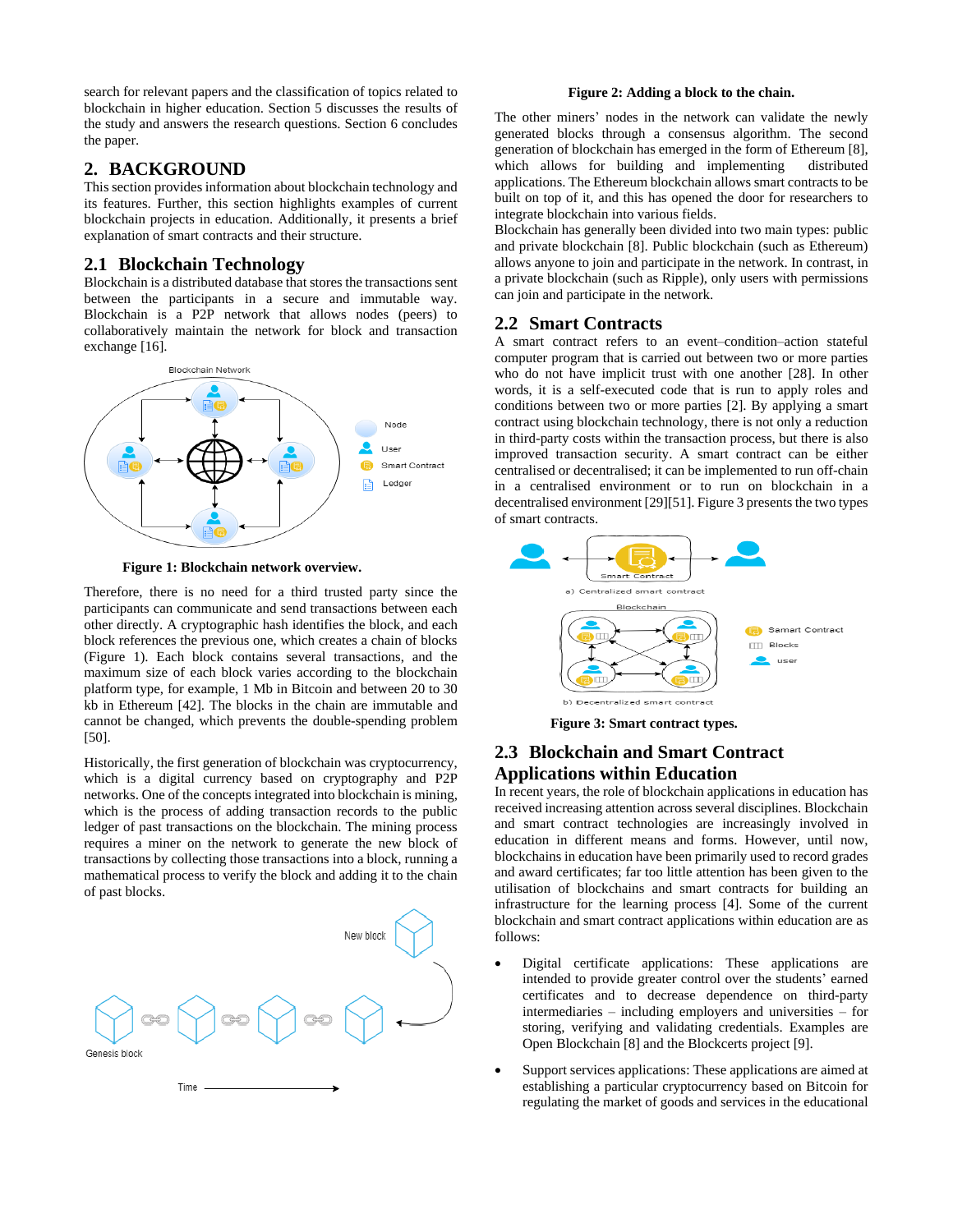field, such as support services, regulated studies, enrolling in online courses and training institutions' micro-contracts with the digital transaction of economic assets to acquisition books. An example is Edgecoin [33].

 Earnings applications: These Applications connect learning with earnings. In this case, the blockchain is used for storing the teaching or learning hours and not the digital currency. An example is the Ledger project [44].

There are other potential applications for blockchain and smart contracts within education, such as for student assessments, online learning, finance and payment, digital rights management, distributed file storage and identity management.

## **3. RESEARCH METHODOLOGY**

In this study, we used the systematic mapping method described in [34] to explore blockchain applications related to education (Figure 4). The results of this study may help researchers to identify the gaps and challenges that need to be addressed in future studies.



**Figure 4: Steps of the systematic mapping study.**

#### **3.1 Definition of Research Questions**

In this step, we identified the research questions that our study aims to answer. For our study, we defined the following research questions:

RQ1: What are the research topics on blockchains for higher education?

RQ2: What are the research challenges for blockchains in relation to higher education?

## **3.2 Conducting Search**

In this step, we conducted a search for papers relevant to the research topic: blockchain applications in education. To narrow the focus of our study, we selected the terms 'blockchain' and 'education' as the keywords. Furthermore, we used well-known scientific databases to conduct our search: IEEE Xplore, ACM Digital Library, ScienceDirect, Springer and Scopus. These selected scientific databases index high impact, high quality papers in the fields of education and information technology. Table 1 presents the query strings used to search each database. We focused only on high-quality papers that had been published in conference proceedings, journals, workshops, symposiums and books.

## **3.3 Screening for Relevant Papers**

To screen the search results for papers relevant to the study questions, we followed the search criteria identified in [12]. First, we excluded irrelevant papers based on their titles. If the title was unclear, we reviewed the abstract of the paper. Furthermore, we excluded non-English papers, those without full text available, duplicates, newsletters and grey literature.

#### **Table 1. Search queries.**

| Scientific      | <b>Query Strings</b>                          |  |  |  |
|-----------------|-----------------------------------------------|--|--|--|
| <b>Database</b> |                                               |  |  |  |
| ACM             | [All: blockchain] AND [All: higher] AND [All: |  |  |  |
| digital         | education] AND [All:                          |  |  |  |
| library         | university] AND [Publication Date:            |  |  |  |
|                 | $(01/01/2017$ TO $01/31/2020)$ ]              |  |  |  |
| <b>IEEE</b>     | (((("Document Title":blockchain) AND          |  |  |  |
| Xplore          | "Document Title": higher) AND "Document       |  |  |  |
|                 | Title": education) OR "Document"              |  |  |  |
|                 | Title":university)                            |  |  |  |
| Springer        | 'blockchain AND higher AND education AND      |  |  |  |
|                 | OR AND university'                            |  |  |  |
| Scopus          | TITLE-ABS-                                    |  |  |  |
|                 | KEY (blockchain) AND TITLE-ABS-               |  |  |  |
|                 | KEY (higher education) OR TITLE-ABS-          |  |  |  |
|                 | KEY (university) AND (LIMIT-                  |  |  |  |
|                 | TO (PUBYEAR, 2020) OR LIMIT-                  |  |  |  |
|                 | TO (PUBYEAR, 2019) OR LIMIT-                  |  |  |  |
|                 | TO (PUBYEAR, 2018) OR LIMIT-                  |  |  |  |
|                 | TO (PUBYEAR, 2017))                           |  |  |  |

## **3.4 Searching Abstracts for Keywords**

In this step, we classified all the relevant papers by using the keywording technique explained in [12]. We identified the main keywords and contribution of each paper from its abstract.

# **3.5 Data Extraction and Mapping**

This process was conducted to collect the required information to address the research questions of this study. Therefore, we designed the review criteria to contain nine elements for reviewing the papers, as shown in Table 2. The review criteria were piloted on a sample of five papers and then applied on the rest of the papers to extract data.

|  | Table 2. Criteria for reviewing papers. |  |
|--|-----------------------------------------|--|
|  |                                         |  |

| Criteria                   | <b>Description</b>              |  |  |
|----------------------------|---------------------------------|--|--|
| Title                      | Title of the paper              |  |  |
| Author(s)                  | The author name(s)              |  |  |
| Paper type                 | Conference, workshop, journal,  |  |  |
|                            | or book chapter                 |  |  |
| Paper topic                | The topic area and subject      |  |  |
| Publication date           | Publication year                |  |  |
| Publication location       | Country of conference or        |  |  |
|                            | organisation                    |  |  |
| Paper purpose              | Aim of the paper                |  |  |
| Application implementation | System structure and            |  |  |
|                            | implementation                  |  |  |
| Challenges                 | Actual and potential challenges |  |  |

# **4. STUDY RESULTS**

We obtained a total of 108 articles. In the first stage of the screening process, we removed 47 irrelevant articles based on our criteria. Articles were omitted for two reasons. Because we were concentrating on research of blockchains from a technical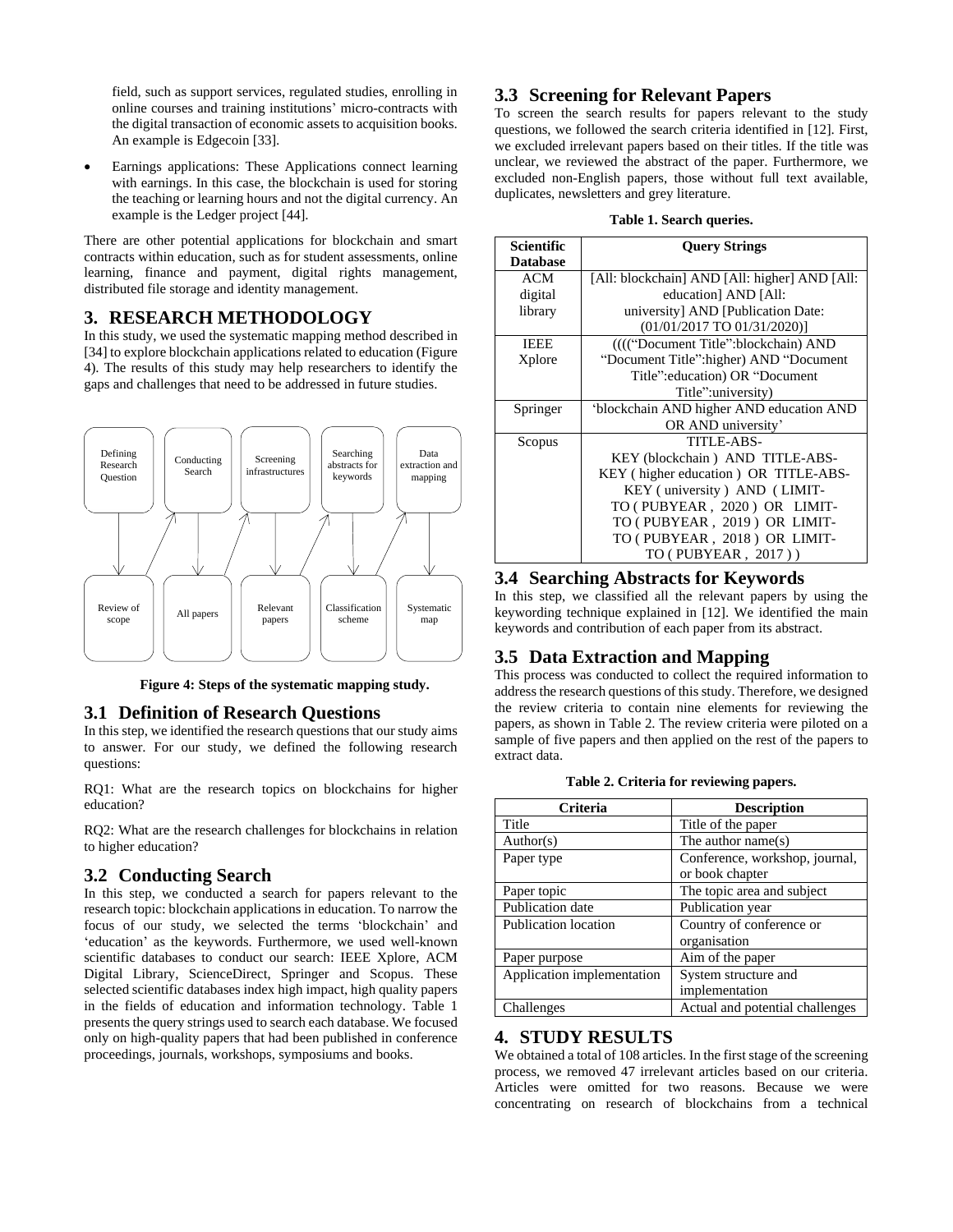standpoint in higher education, we omitted papers that were not about higher education specifically. We also omitted papers that discussed the general aspects of a blockchain. After that, 19 additional papers were discarded as duplicates, resulting in 42 papers. Thus, we analysed 42 papers for our systematic mapping research.



**Figure 5: Number of papers per year.**

Figure 5 shows the distribution of papers by the year of publication. It is important to note that all of the papers were published after 2016. This shows that this is a modern and novel area of research. Thus, the number of publications on this topic appears to be increasing each year, reflecting an increase in interest in the blockchain adoption of higher education.



**Figure 6: Geographical distribution of primary papers.**

The geographical distribution of primary papers is shown in Figure 6. This geographical distribution, which is spread across 18 countries, shows that the adoption of blockchains in higher education has received international research attention. The greatest number of articles ( $n = 10, 22.2\%$ ) were written by colleges or corporations in the United States. Spain took second place with three papers (11.1%). Four papers were published in India. The remaining papers were published in other countries.



**Figure 7: Distribution of publications by type.**

Figure 7 presents the distribution of publications by type. The vast majority (77.78%) of these articles were published in conference proceedings, and four (20%) were published in journals. The Institute of Electrical and Electronics Engineering (IEEE) had the

most publications. Approximately 65.63% of the venues were technical venues, while 34.38% were educational venues.

Table 3 shows the classification categories of the papers. In this step, we classified all the relevant papers by using the keywording technique explained in [12]. We identified the main keywords and classified each paper from its abstract.

|  | Table 3. Classification categories. |  |
|--|-------------------------------------|--|
|--|-------------------------------------|--|

| <b>Categories</b>                  | <b>Scientific Papers</b>                                         |  |  |
|------------------------------------|------------------------------------------------------------------|--|--|
| Certificate/degree<br>verification | [4] [6] [10] [14] [15] [17] [19] [23]<br>[24] [25][36] [41]      |  |  |
| Student assessments<br>& exams     | [9][27][39]                                                      |  |  |
| Credit transfer                    | [40][42]                                                         |  |  |
| Data management                    | [5] [11][12] [20] [25] [26][31] [32]<br>[35] [38] [46] [47] [48] |  |  |
| Admissions                         | [13][30]                                                         |  |  |
| Review papers                      | [1] [3][5] [8] [11][18] [21] [37][43]<br>[45]                    |  |  |

- **Certificate/degree verification:** This category included studies of blockchain technology that can assist with validating student diplomas and can provide greater control over how students earn certificates.
- **Students assessments & exams:** Articles in this category described automated mechanisms for the production of exams and assessment schemes for university students.
- **Credit transfer:** This category included research on blockchain applications for storing student records and transcripts and transferring academic credits between universities.
- **Data management:** This category contained articles on blockchain applications for connecting students' records across institutions as well as smart contracts for managing student data and storing their records.
- **Admissions:** These articles proposed blockchain applications to facilitate students when applying to universities by storing and sharing the admission procedures and required documents to apply to a particular university.
- **Review papers:** These included literature review studies conducted by researchers during the period defined in this study.

Table 4 presents the distribution of publications by the challenges detected when reviewing the scientific literature included in the search results.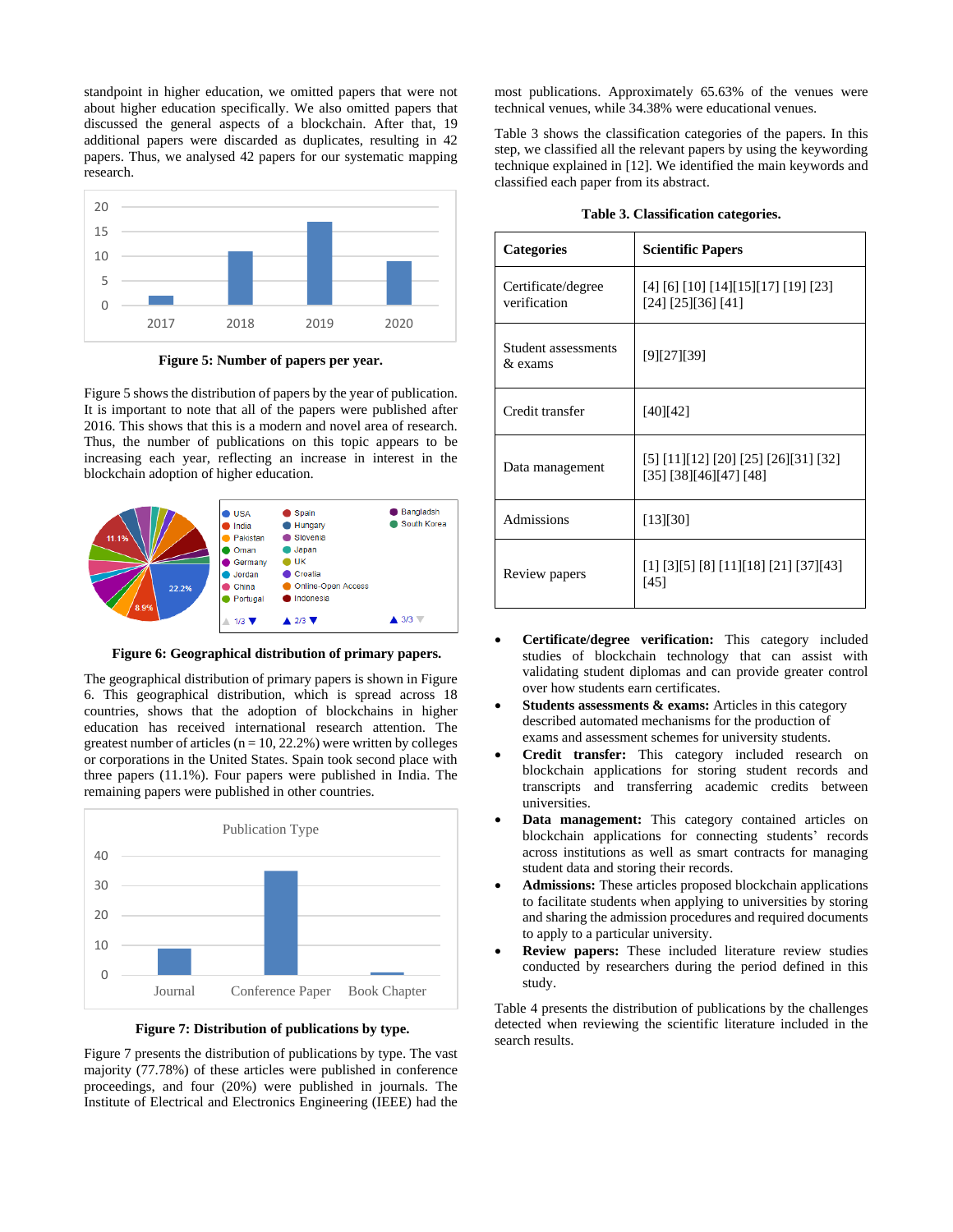#### **Table 4. Classification of challenges.**

| <b>Challenge</b>     | Category                           |                                |                 |                    |            |
|----------------------|------------------------------------|--------------------------------|-----------------|--------------------|------------|
|                      | Certificate/degree<br>verification | Student assessments<br>& exams | Credit transfer | Data<br>management | Admissions |
| Privacy              | [4][15][41]                        | [39]                           | $[42]$          | [5][12][25][31]    | [13][30]   |
| Immutability         | [43]                               | $[27]$                         |                 |                    | $[13]$     |
| Blockchain usability | [15][17][23]                       | $[27]$                         | [40]            | [31][48]           |            |
| Cost                 | [22][24]                           | $[27]$                         |                 | $[35]$             |            |
| Scalability          | $[17]$                             |                                | [42]            | [12] [26][35]      |            |
| Consensus algorithms | [17] [22] [24]                     | [39]                           |                 |                    |            |
| Blockchain platforms | $[30]$                             |                                |                 | $[5]$              |            |
| Motivation           | [22][24]                           |                                |                 |                    | $[13]$     |



**Figure 8: Articles by classification category.**

As shown in Figure 8, the majority of studies on blockchain applications in higher education focused on the management of certificates. Of the 42 publications analysed, 12 (28.57%) focused on degree verification. Three papers (7.14%) examined blockchain applications concerning student assessments and exams. The third application type focused on the transfer of credits and included two articles (4.76%). The fourth application type concerned data management and had four articles (30.95%).

Two of the papers (4.76%) focused on blockchain frameworks to ensure security and protection in the admission systems. Finally, the sixth type was review papers that examined potential methods of implementing blockchains in higher education.



**Figure 9: Classification of challenges.**

Figure 9 illustrates the nine challenges presented in the reviewed papers. The first challenge, with 11 articles, concerned blockchain privacy. These articles examined different privacy concerns that may arise with blockchain technology. Further, immutability (with three articles), a major aspect of blockchains, may become a problem when implementing blockchain technology in higher education. Immutability can make it difficult for educational institutions to enforce new laws on data storage or correct inaccurate data. The third challenge involved the complicated nature of blockchain technology, as stated in seven articles. For example, certification authentication can become a challenge when using blockchain technology in education. The cost of using blockchain technology was the fourth challenge, with four articles. Five articles observed the issue of the scalability of blockchains. As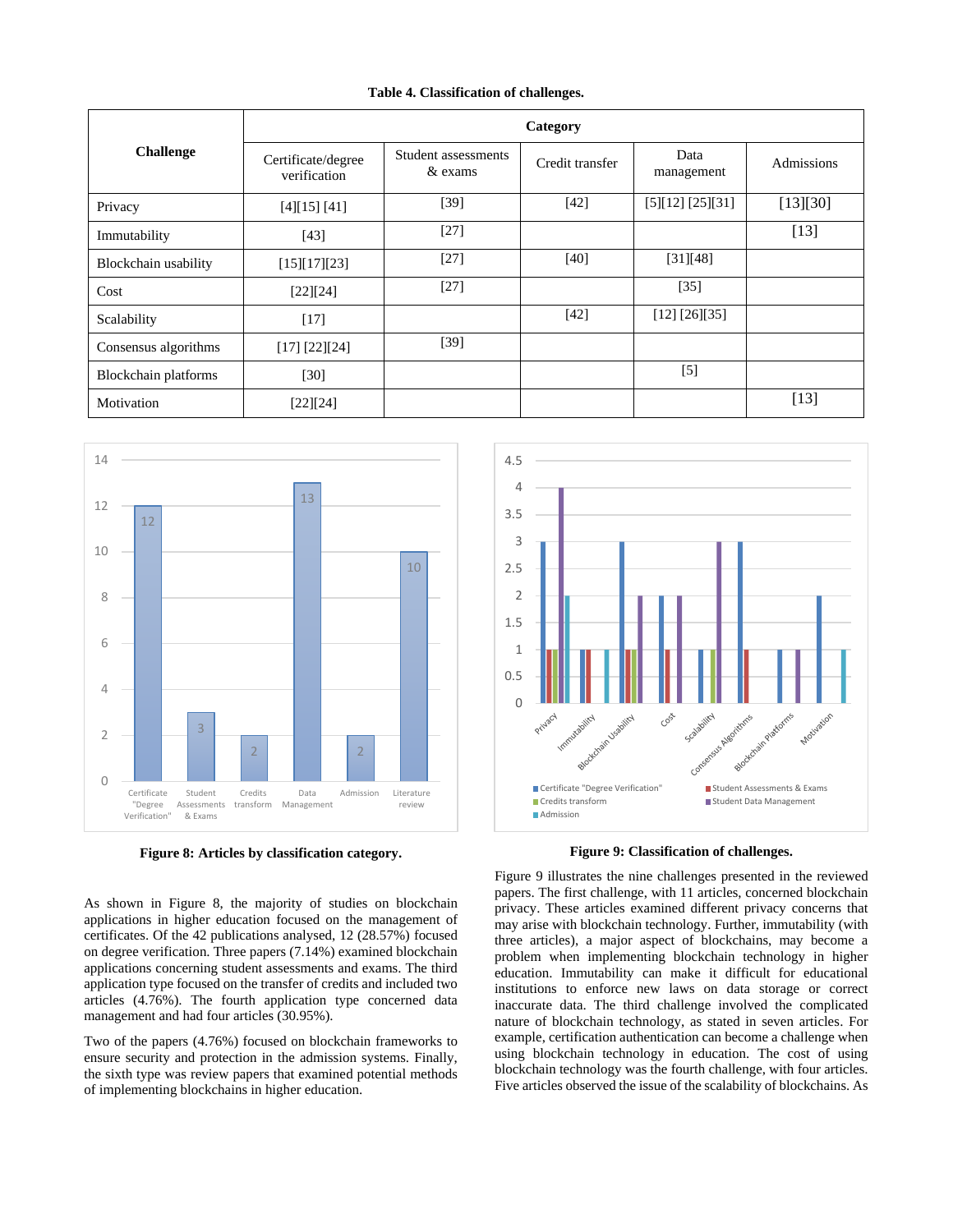the number of blockchain blocks increases, so does the processing time, which can impact the performance.

Articles four and two focused on consensus algorithms and blockchain platforms, respectively, and noted that educational institutions may face challenges when identifying which data and services need to be introduced in the blockchain network. The final challenge concerned the reasons for using blockchain technology, with three articles noting that immaturity problems, including complicated settings and low usability, have a sustained impact on blockchain's implementation in higher education.

## **5. DISCUSSION**

According to the publication trend, the utilisation of blockchain innovation for higher education has been met with increasing enthusiasm. As the studies related to this subject have been relatively few, there is a need for further research examining the potential use of blockchains for education. The evaluation of the 42 studies presented here can help in addressing two major research questions.

# **5.1 First Research Question**

#### *RQ1: What are the research topics on blockchains for higher education?*

Although there have been numerus blockchain-based applications developed for educational purposes, few have been utilised by stakeholders. Such applications can be classified into six categories, as presented in Table 3.

#### *5.1.1 Certificate/degree verification*

The first category focused on specific applications intended to confirm certificates and verify degrees. This category included all research addressing academic certificates and transcripts for higher education students. Verification of academic certificates is crucial for employers as well as other authorities to confirm the authenticity of an academic degree. Following up with and verifying the status and authenticity of a diploma is difficult, and blockchain technology presents a promising solution [43]. The applications in this category tended to focus on authorising universities to provide students with access to official certificates and ensuring information privacy.

Han et al. [15], for example, introduced a unique blockchain-based method for universities to authenticate and share official education certificates. Budhiraja and Rani [6] also presented the TUDocChain platform, which enables academic certificates to be reliably and sustainably authorised on a public ledger as a practical solution to issue, validate and share certificates.

#### *5.1.2 Student assessments & exams*

The second category focused on student assessments and exams. These studies intended to fulfil the quality standards as well as requirements established in the relevant programmes and curricula. The researchers also aimed to create blockchains for online quizzes and to fulfil informatisation in higher education. Mitchell et al. [27] introduced dAppER, an automated quality assurance mechanism that uses established internal procedures to develop exam papers and their related evaluation schemes.

This technology offers a robotised quality affirmation system to develop test papers and their appraisal plans, wherein a permissioned blockchain protects the tests and sustains the audits' immutable and trusted ledger. Shen and Xiao [39] proposed a model that uses blockchain technology to verify students' answers.

#### *5.1.3 Credit transfer*

The third category involved applications for transferring students' credits between universities. These applications are intended to enable a university to transfer completed course credits to another university. In this category, applications were presented to transfer credential records between colleges, establishments or associations, given blockchain's high security and trust. Srivastava et al. [40] proposed a framework to store student records and transcripts that included an electronic credit transfer mechanism. Hence, students are able to transfer completed course credits between different universities. Turkanović et al. [42] also proposed a global higher education credit platform called EduCTX, which follows the European Credit Transfer and Accumulation System.

#### *5.1.4 Data management*

The fourth category involved data management applications that can gather, report and assess university data to automate rules, support decision making and protect students' identities and their data. Bore et al. [5] examined the initial structure, implementation and assessment of the blockchain-enabled School Information Hub by conducting a case study of Kenya's school system. In addition, Filvà et al. [11] presented a blockchain-based solution for automating rules and constraints so that students can control their data and ensure their privacy and security. Forment et al. [12] also proposed various actions intended to safeguard students' identities and to secure their data through new technologies, including blockchain.

#### *5.1.5 Admissions*

The fifth category concerned blockchain applications connected to university admissions and student registration. Mori and Miwa [30], for example, presented a digital university admission application system that organises study documents and e-portfolios through smart contracts on a blockchain. Curmi and Inguanez [9] also proposed a platform that registers students and includes their medical records while ensuring that their sensitive data remain private, with the information owner in control of access to these documents. Moreover, Ghaffar and Hussain [13] introduced a system for PEC, HEC and IBCC to verify students' educational records, enabling students to apply for university admissions through a single platform.

#### *5.1.6 Review papers*

The final category involved literature reviews of studies focusing on higher education and blockchain applications. Overall, eight papers examined this topic. In the literature reviews, preliminary investigations and evaluations were student centred and focused on recordkeeping and sharing using a trusted and safe platform, such as in [1] [8] [18][43] [45].

# **5.2 Second Research Question**

#### *RQ2: What are the research challenges for blockchains in relation to higher education?*

Although blockchains have several beneficial applications for education, researchers continue to face numerous problems in utilising this technology for education. Hence, several challenges were detected in the reviewed papers.

#### *5.2.1 Immutability*

The term 'immutable' came up repeatedly in relation to blockchains. Blockchain's immutability results in it becoming impossible for the data stored in the blocks to be changed, which is a crucial aspect of blockchain technology. However, immutability is a major challenge to using blockchain technology for education,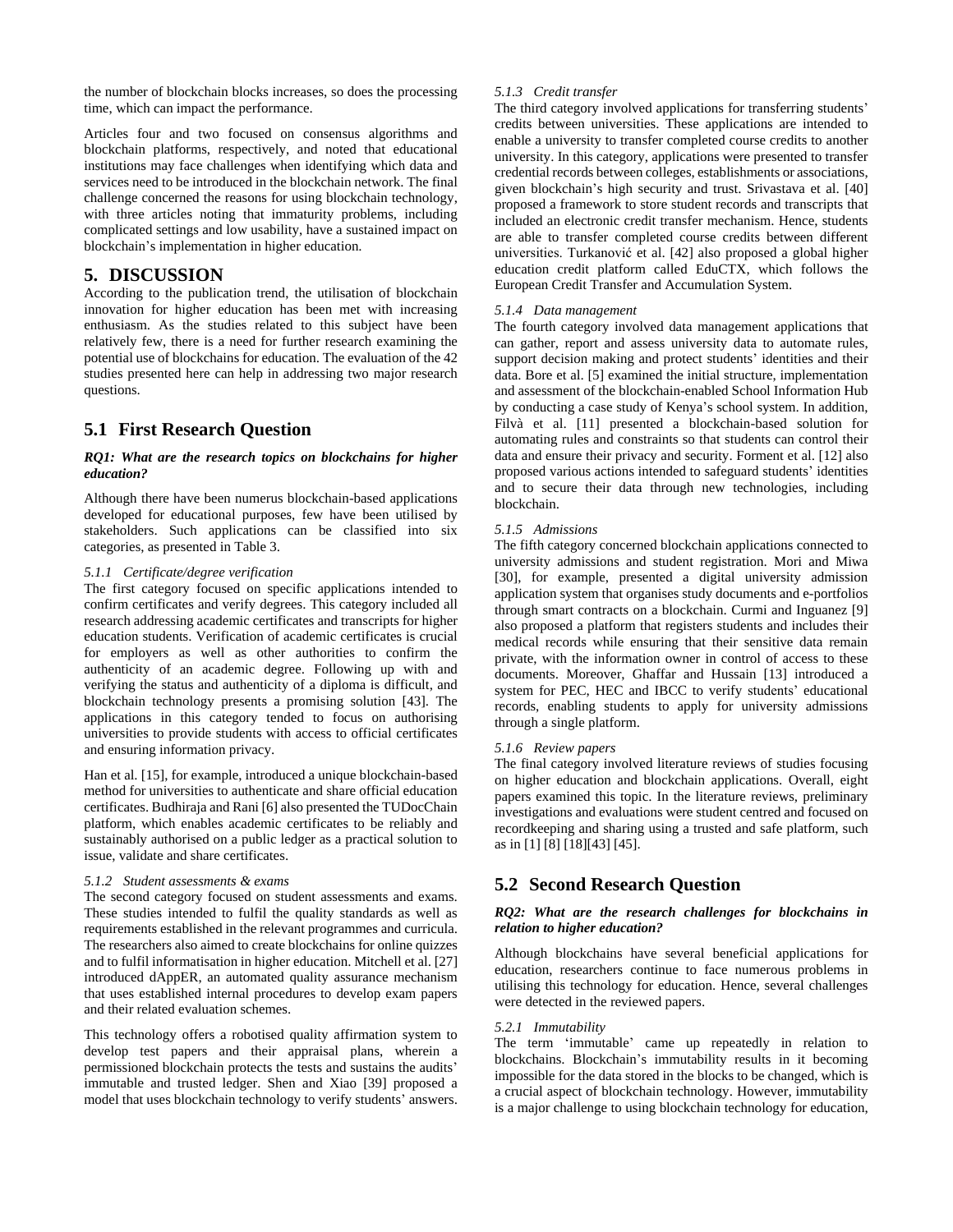such as diploma revocation. Although this is not common, it can be used when there are unique circumstances in which diplomas are withdrawn. The diplomas that are stored on the blockchain, however, cannot be changed because of blockchain immutability [43]. Hence, immutability can decrease blockchain's applicability in terms of students' sensitive data. This challenge applies especially to three categories in which students' information needs to be stored on the blockchain: certificate/degree verification, exams/assessments and admissions.

#### *5.2.2 Blockchain usability*

Blockchain technology's usability is also a major challenge in the education field. The technology's terminology is often unclear, and it is perceived as lacking maturity. Moreover, the user may have to deal with several complicated settings to ensure security, such as primary keys, recovery roots and public keys. It should also be noted that a P2P network blockchain includes very different specifications compared to those intended for individuals, which can make using blockchains difficult for end users. Thus, blockchain usability should be enhanced by application design interfaces, which allow individuals who do not have technical expertise to use blockchain more easily [36]. Thus, further studies on blockchain usability for individuals are needed. In addition, blockchain adaptation can be improved in the education field through well-designed interfaces with simple specifications.

#### *5.2.3 Privacy*

It is important to consider how data can be securely accessed and used while maintaining privacy [15]. Blockchain systems use private and public keys to protect user identities. Public keys are publicly visible, and thus the blockchain cannot guarantee transactional privacy. Thus, blockchain privacy protection mechanisms have drawbacks that may lead to anonymous abuse. Hence, it is crucial to protect the identities of students by creating a mapping connection between the students' pseudonyms and real identities [39].

## *5.2.4 Cost*

Another challenge concerns the cost involved in blockchain transactions, as managing and storing large amounts of student data on the blockchain can increase mining costs. Hence, it is necessary to manage development and operational costs of using blockchains in traditional education systems [24].

#### *5.2.5 Scalability*

Scalability concerns how the increasing number of participants and assets as well as larger transaction sizes can impact the blockchain applications' access latency. When addressing large sets of data and metadata, particularly regarding education, scalability should be dealt with in the preliminary architecture. It is difficult to foresee the direction and extent of blockchain technology considering potential future adaptations and new implementations for scalability [12].

#### *5.2.6 Blockchain platforms*

It is thus necessary to determine whether it is better to store the data on the blockchain or encrypt it and store the decryption keys on the blockchain. Existing blockchain platforms, including Bitcoin and Ethereum, are able to process approximately 10–15 transactions per second on average. Centralised applications used by credit card companies such as Visa can process approximately 5,000 to 8,000 transactions per second on average.

Further, as miners are more inclined towards high gas transactions (the highest-price-first-served model), transactions costs can increase.

#### *5.2.7 Consensus algorithms*

Because sensitive education information is stored in the blockchain, developing a secure blockchain system is a vital research area. Several researchers have focused on developing consensus algorithms for safeguarding transaction data, including Proof of Stack (PoS) and Proof of Work (PoW). Using blockchain technology in education may also include the development of consensus algorithms with the most benefit [24] [39].

#### *5.2.8 Motivation*

Another challenge is a lack of motivation. It is difficult to encourage stakeholders to implement blockchain-based applications in the traditional systems of education that have now been in place for a considerable time. Thus, further studies on blockchain usability for individuals are needed. Blockchain adoption can be improved in the education field through the development of usable blockchain-applications [13][22][24].

## **6. CONCLUSION**

Blockchain is a distributed ledger technology that utilises cryptography techniques and distributed consensus algorithms for decentralisation, immutability, and traceability. The properties offered by blockchain and smart contracts can lead to several innovative applications in the context of higher education. It is possible to use blockchain technology for education in various innovative ways besides managing diplomas and evaluating achievements. Blockchain technology shows significant potential for learners and teachers in terms of its broad application for the design and implementation of learning activities, conducting formative evaluation and tracking the entire learning processes. However, there have been limited studies on this subject. Thus, evaluating the opportunities offered by how blockchain and smart contracts can be used to improve learning motivation and achievements is difficult. This systematic mapping review study aims to address this issue, by illuminating existing blockchain applications for higher education and highlighting the research challenges involved in implementing blockchain technology. The study results can help future researchers to identify and resolve additional challenges.

## **7. REFERENCES**

- [1] Al Harthy, K., Al Shuhaimi, F., and Al Ismaily, K. K. J. 2019. The upcoming blockchain adoption in highereducation: requirements and process. In *2019 4th MEC International Conference on Big Data and Smart City (ICBDSC)* (2019), 1–5.
- [2] Antonopoulos, A. M. 2017. *Mastering Bitcoin: Programming the Open Blockchain*. O'Reilly Media, Inc.
- [3] Arndt, T. Empowering university students with blockchainbased transcripts. In *Cognition and Exploratory Learning in the Digital Age (CELDA)* (2018). 399.
- [4] Arndt, T. and Guercio, A. 2020. Blockchain-based transcripts for mobile higher-education. *International Journal of Information and Education Technology*. 10, 2 (2020).
- [5] Bore, N., Karumba, S., Mutahi, J., Darnell, S. S., Wayua, C., and Weldemariam, K. 2017. Towards blockchain-enabled School Information Hub. In *Proceedings of the Ninth International Conference on Information and Communication Technologies and Development* (Lahore, Pakistan, 2017), Article 19.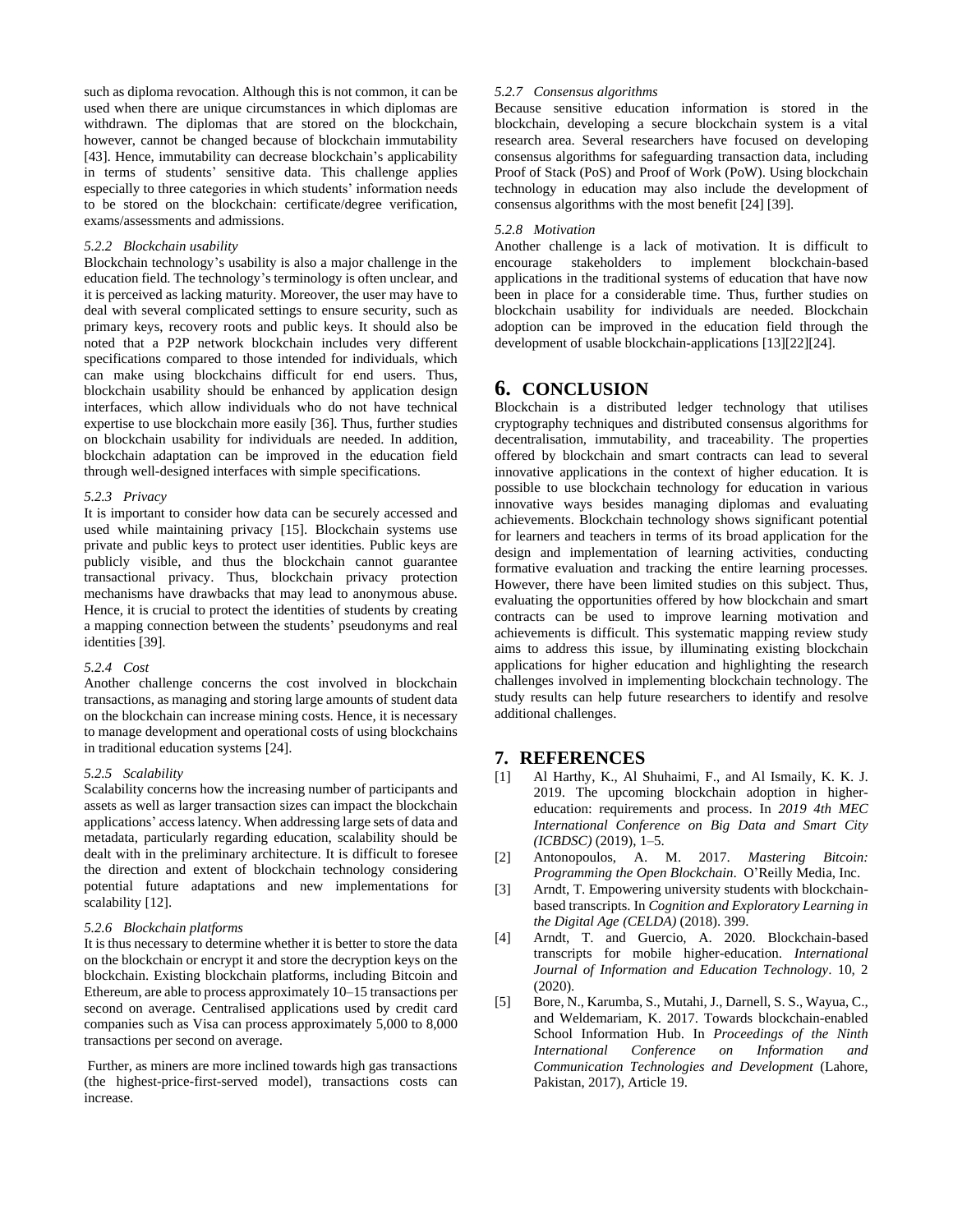- [6] Budhiraja, S. and Rani, R. 2019. TUDocChain securing academic certificate digitally on blockchain. In *International Conference on Inventive Computation Technologies* (2019), 150–160.
- [7] Buterin, V. 2013. *A Next Generation Smart Contract & Decentralized Application Platform*. Whitepaper. Ethereum Foundation.
- [8] Chen, G., Xu, B., Lu, M., and Chen, N.-S. 2018. Exploring blockchain technology and its potential applications for education. *Smart Learning Environments*. 5, 1 (2018), 1.
- [9] Curmi, A. and Inguanez, F. 2018. Blockchain based certificate verification platform. In *International Conference on Business Information Systems* (2018), 211– 216.
- [10] Eaganathan, U., Indrian, V. V., and Nathan, Y. 2019. Ideation framework of block chain adoption in Malaysia higher education. *Journal of Physics: Conference Series* (2019), 012072.
- [11] Filvà, D. A., García-Peñalvo, F. J., Forment, M. A., Escudero, D. F., and Casañ, M. J. 2018. Privacy and identity management in learning analytics processes with blockchain. In *Proceedings of the Sixth International Conference on Technological Ecosystems for Enhancing Multiculturality* (2018), 997–1003.
- [12] Forment, M. A., Filvà, D. A., García-Peñalvo, F. J., Escudero, D. F., and Casañ, M. J. 2018. Learning analytics' privacy on the blockchain. In *Proceedings of the Sixth International Conference on Technological Ecosystems for Enhancing Multiculturality* (2018), 294–298.
- [13] Ghaffar, A. and Hussain, M. 2019. BCEAP-A blockchain embedded academic paradigm to augment legacy education through application. In *Proceedings of the 3rd International Conference on Future Networks and Distributed Systems* (2019), 1–11.
- [14] Gresch, J., Rodrigues, B., Scheid, E., Kanhere, S. S., and Stiller, B. 2018. The proposal of a blockchain-based architecture for transparent certificate handling. In *International Conference on Business Information Systems* (2018), 185–196.
- [15] Han, M., Li, Z., He, J. (Selena), Wu, D., Xie, Y., and Baba, A. 2018. A novel blockchain-based education records verification solution. In *Proceedings of the 19th Annual SIG Conference on Information Technology Education* (Fort Lauderdale, FL, 2018), 178–183.
- [16] Jirgensons, M. and Kapenieks, J. 2018. Blockchain and the future of digital learning credential assessment and management. *Journal of Teacher Education for Sustainability*. 20, 1 (2018), 145–156.
- [17] Juričić, V., Radošević, M., and Fuzul, E. 2019. Creating student's profile using blockchain technology. In *2019 42nd International Convention on Information and Communication Technology, Electronics and Microelectronics (MIPRO)* (2019), 521–525.
- [18] Kamišalić, A., Turkanović, M., Mrdović, S., and Heričko, M. 2019. A preliminary review of blockchain-based solutions in higher education. In *International Workshop on Learning Technology for Education in Cloud* (2019), 114– 124.
- [19] Kanan, T., Obaidat, A. T., and Al-Lahham, M. 2019. SmartCert blockchain imperative for educational certificates. In *2019 IEEE Jordan International Joint Conference on Electrical Engineering and Information Technology (JEEIT)* (2019), 629–633.
- [20] Lam, T. Y. and Dongol, B. 2020. A blockchain-enabled elearning platform. *Interactive Learning Environments*. (2020), 1–23.
- [21] Lara, J. A., Aljawarneh, S., and Pamplona, S. 2020. Special issue on the current trends in e-learning assessment. *Journal of Computing in Higher Education*. 32, 1 (2020), 1–8.
- [22] Liu, L., Han, M., Zhou, Y., Parizi, R. M., and Korayem, M. 2020. Blockchain-based certification for education, employment, and skill with incentive mechanism. In *Blockchain Cybersecurity, Trust and Privacy*. Springer. 269–290.
- [23] Liu, Q., Guan, Q., Yang, X., Zhu, H., Green, G., and Yin, S. 2018. Education-industry cooperative system based on blockchain. In *2018 1st IEEE International Conference on Hot Information-Centric Networking (HotICN)* (2018), 207–211.
- [24] Liyuan, L., Meng, H., Yiyun, Z., and Reza, P. 2019. E^ 2 C-Chain: a two-stage incentive education employment and skill certification blockchain. In *2019 IEEE International Conference on Blockchain (Blockchain)* (2019), 140–147.
- [25] Lizcano, D., Lara, J. A., White, B., and Aljawarneh, S. 2020. Blockchain-based approach to create a model of trust in open and ubiquitous higher education. *Journal of Computing in Higher Education*. 32, 1 (2020), 109–134.
- [26] Matzutt, R., Pennekamp, J., and Wehrle, K. 2020. A secure and practical decentralized ecosystem for shareable education material. In *2020 International Conference on Information Networking (ICOIN)* (2020), 529–534.
- [27] Mitchell, I., Hara, S., and Sheriff, M. 2019. dAppER: decentralised application for examination review. In *2019 IEEE 12th International Conference on Global Security, Safety and Sustainability (ICGS3)* (2019), 1–14.
- [28] Molina-Jimenez, C., Sfyrakis, I., Solaiman, E., Ng, I., Wong, M. W., Chun, A., and Crowcroft, J. 2018. Implementation of smart contracts using hybrid architectures with on and off–blockchain components. In *2018 IEEE 8th International Symposium on Cloud and Service Computing (SC2)* (2018), 83–90.
- [29] Molina-Jimenez, C., Solaiman, E., Sfyrakis, I., Ng, I., and Crowcroft, J. 2018. On and off-blockchain enforcement of smart contracts. In *European Conference on Parallel Processing* (2018), 342–354.
- [30] Mori, K. and Miwa, H. 2019. Digital university admission application system with study documents using smart contracts on blockchain. In *International Conference on Intelligent Networking and Collaborative Systems* (2019), 172–180.
- [31] Ocheja, P., Flanagan, B., Ueda, H., and Ogata, H. 2019. Managing lifelong learning records through blockchain. *Research and Practice in Technology Enhanced Learning*. 14, 1 (2019), 4.
- [32] Patel, K. and Das, M. L. 2020. Transcript management using blockchain enabled smart contracts. In *International Conference on Distributed Computing and Internet Technology* (2020), 392–407.
- [33] Pennell, K. E. and Soraci, O. 1969. *Serrated edge coin separator with magnetic rail*. Google Patents.
- [34] Petersen, K., Feldt, R., Mujtaba, S., and Mattsson, M. 2008. Systematic mapping studies in software engineering. In *12th International Conference on Evaluation and Assessment in Software Engineering (EASE)* (2008), 1–10.
- [35] Priya, N., Ponnavaikko, M., and Aantonny, R. 2020. An efficient system framework for managing identity in educational system based on blockchain technology. In